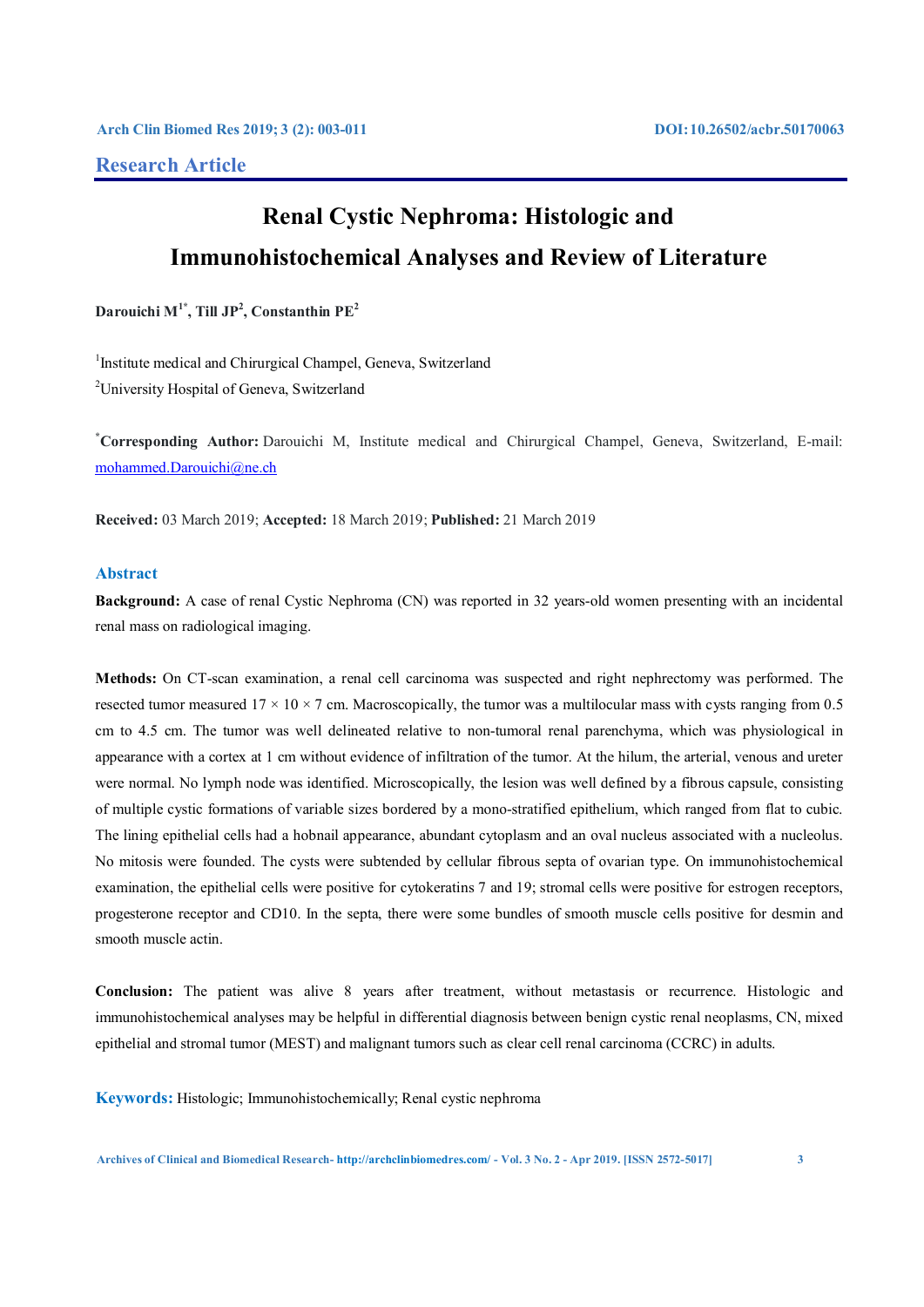# **1. Introduction**

Renal cystic nephroma (CN) is a rare benign renal tumor, which is recognized as a specific entity characterized by the association of epithelial and stromal neoplasms [1]. The histologic features of CN are comparable to that epithelial type of the Wilm's tumor in pediatric forms or to the mixed epithelial and stromal tumor of the kidney in adulthood [2]. In the present study, we describe histological findings of CN and its differential diagnosis using immunohistochemical staging and histology analysis (Figure 1).

# **2. Materials and Methods**

#### **2.1 Macroscopically**

CN is an encapsulated, well-demarcated tumor and is typically composed entirely of multiples cysts and cyst septa without solid areas. The cysts contain sero-sanguineous fluid and the tumor may be focal or replace the entire kidney (varying in size ranging from 5 to 20 cm) (Figure 2).

#### **2.2 Microscopically**

There is well-visible demarcation from the surrounding parenchyma kidney by a thick fibrous capsule. The cysts have a variable size ranging from microscopic to up to 5 cm and are lined by flattened cuboidal or hobnail epithelium. Occasionally, the lining cells have clear cytoplasm. Interestingly, many tumors have areas of cystic surface that lack epithelium. The septa are thin (under 5 mm of width), translucent and uniform and correspond to the outlines of the cysts. The septal stroma consists of fibrous tissues, which vary from myxoid to collagenous; occasionally it is cellular and has a wavy appearance resembling ovarian-like stroma [3]. The septa contain small cysts lined by bland cuboidal epithelial cells resembling renal tubules and may become calcified (Figure 3).

#### **2.3 Immunohistochemistry profile**

CN demonstrate reactivity of the epithelial component to antibodies directed against cytokeratins (Figure 3a, b, c and d). The stromal component expresses vimentin, smooth muscle actin, caldesmon and desmin. In general, CD10, calretinin, inhibin, estrogen receptor (RE) and progesterone receptor (PR) expression are seen.

**Archives of Clinical and Biomedical Research- http://archclinbiomedres.com/ - Vol. 3 No. 2 - Apr 2019. [ISSN 2572-5017] 4** The predominantly cystic renal tumors are still the source of confusion and diagnostic controversy. All imaging techniques (US, CT scans and MRI) show a multilocular cystic tumor with septa but do not differentiate benign CN from other benign or malignant complex cystic kidney masses [4]. In front of a renal tumor with a cystic component, the differential diagnosis is essential with four entities having a systematically different growth and prognosis profile. However, these entities are very similar in their macroscopic appearances and cannot be differentiated by modern preoperative imaging [5]. Thus, in young children, partially differentiated cystic nephroblastomas and highly cystic Wilms tumors with little or no local or distant invasion are diagnosed as partially differentiated nephroblastoma [6]. Similarly, in adults, mixed epithelial and stromal tumors (MEST), CCRC, and multiple cell renal cell carcinoma (MLCRC) and sometimes cystic renal hamartoma are entities that, even if they each have a different immunohistochemical identity, have common clinical, epidemiological and radiologic aspects [7]. Cystic nephroma, which is a benign tumor composed of a stroma and an epithelium of unknown histogenesis, should always be considered in this group of heterogeneous neoplasms. Another rare, potential diagnosis that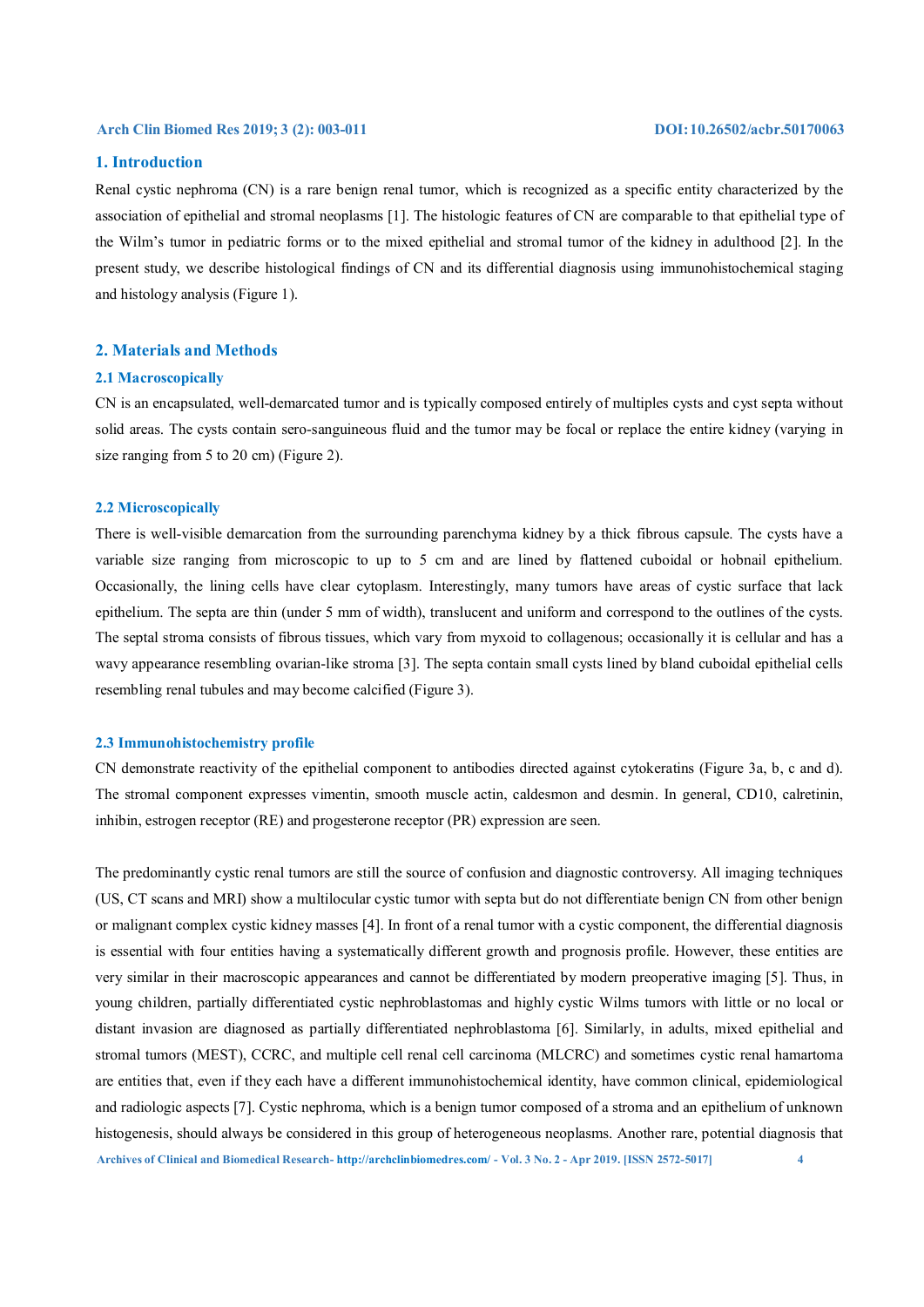should not be forgotten is sarcoma.



**Figure 1:** Radiographic features (a and b: enhanced axial), (c and d: contrast enhanced axial). CT imaging of the upper abdomen showed an exophytic complex renal mass in the middle third and the anterior inferior portion of the right kidney. The mass had multiple thick septa and showed IV-contrast enhancement without infiltration of the adjacent structures (arrows).



**Figure 2: Macroscopical findings-**the kidney measured 20 × 16 × 13 cm, and weighted 1682 g. At the cut, a voluminous multilocular mass, measuring  $17 \times 12 \times 12$  cm, with cysts ranging from 0.5 cm to 4.5 cm was observed. The tumor was well-delineated relatively to the non-tumoral renal parenchyma, which was physiological in appearance with a cortex at 1 cm. The mass arrived at 0.2 cm from the renal capsule, which presented focal fat tissue without evidence of infiltration of the tumor. At the hilum, the arterial, venous and ureteral section slices were identified with a ureter that measured 4 cm in length and 0.3 cm in diameter. No lymph nodes were identified.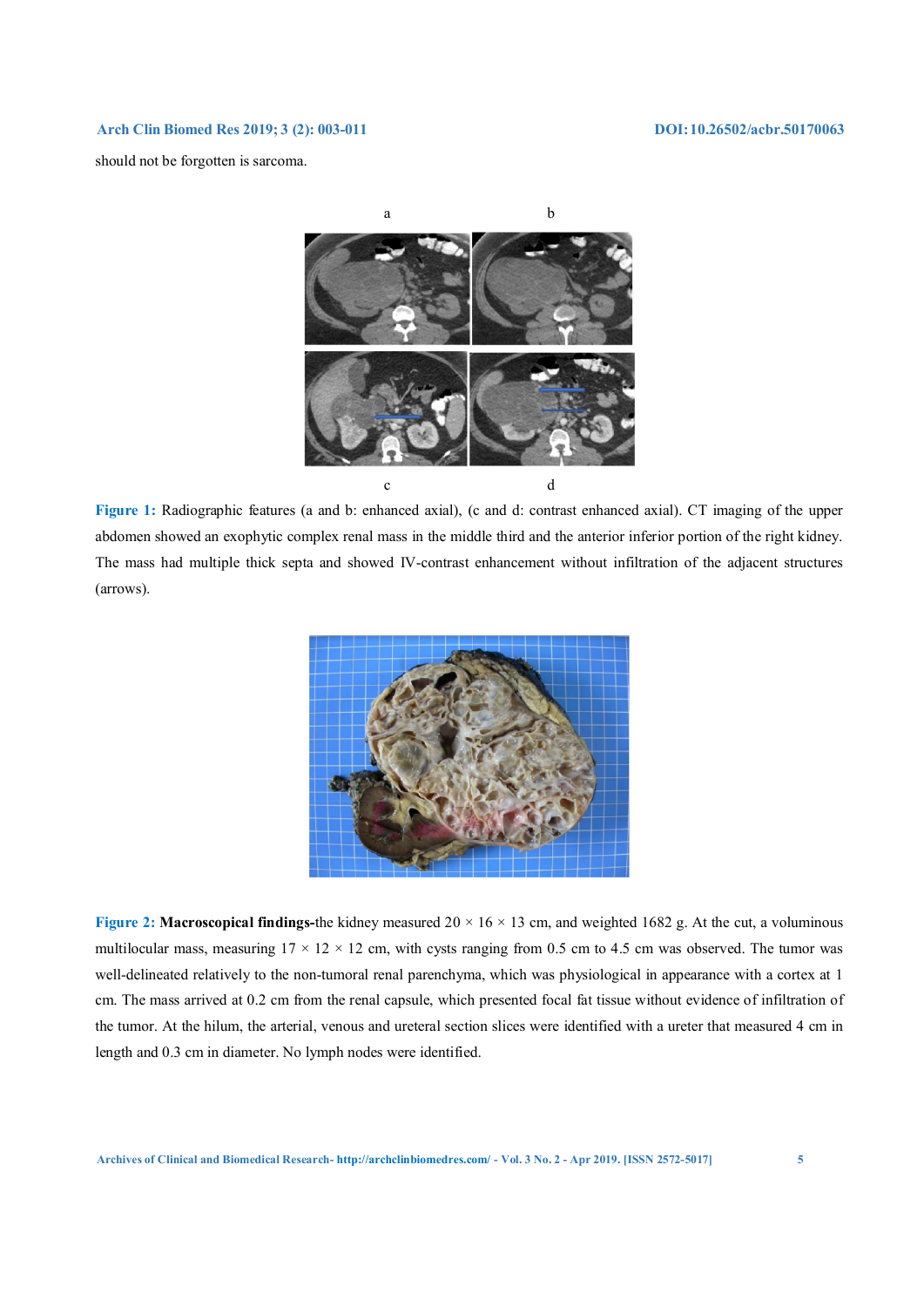

The lining epithelial cells had a hobnail appearance with a low to moderately abundant cytoplasm and an oval nucleus associated with a nucleolus. No mitosis were observed.



The cysts were subtended by cellular fibrous septa (vascularized and sometimes edematous) without any cell proliferation



On immunohistochemical examination, the epithelial cells were positive for cytokeratins 7 and 19; stromal cells were positive for estrogen receptors, progesterone receptor and CD10. In the septa, there were some bundles of smooth muscle cells positive for desmin and smooth muscle actin.



**Figure 3:** Histological findings-the lesion as well defined by a fibrous capsule consisting of multiple cystic formations of variable size and bordered by a mono-stratified epithelium, flat to cubic.

**Archives of Clinical and Biomedical Research- http://archclinbiomedres.com/ - Vol. 3 No. 2 - Apr 2019. [ISSN 2572-5017] 6**

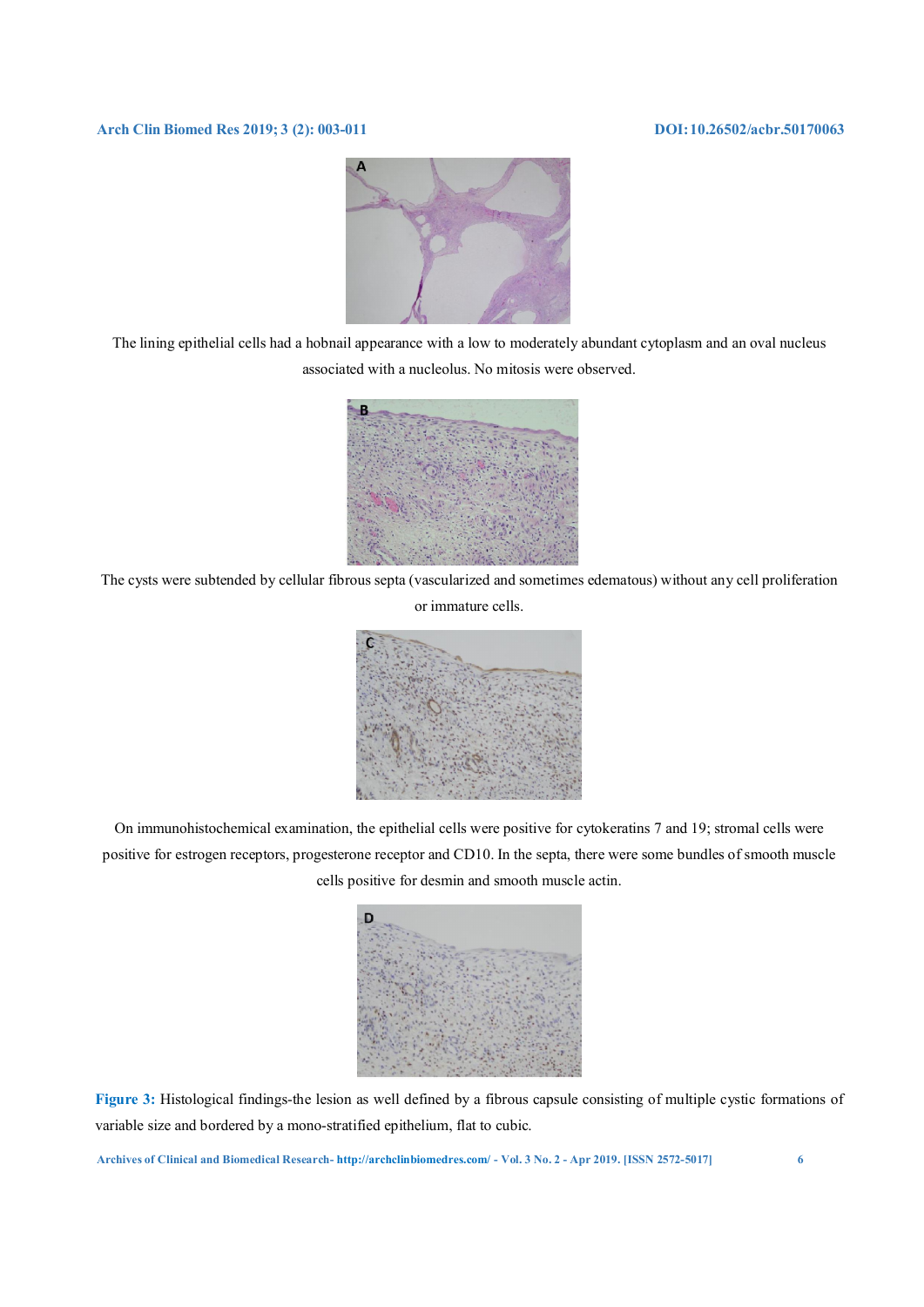# **2.4 Mest**

Mest is a benign surgically-treatable cystic tumor like CN with clinical, epidemiological, morphological and pathological attributes very similar to those of CN and mainly affecting women. It is defined by an epithelial and stromal component mixture composed of a mixture of cystic and solid areas. Its first description was made in 1993 by Pawade et al. [8] under the name of cystic hamartoma of the kidney, but the term of mixed epithelial and stromal tumor was proposed by Michel and Syrucenk [9]. Its histogenesis is still unknown, and the most probable theory states that it is characterized by cystic structures aligned by epithelium mixed with ovarian stroma. In the World Health Organization 2004 renal neoplasms classification [10], MEST and CN were considered separate entities. Of note, recent studies suggest that MEST and CN might represent two different parts of the morphological spectrum of the same disease, as incorporated in the WHO 2016 classification, and both entities cannot be distinguished radiologically. Macroscopically, it appears as a complex cystic lesion with thin septa, with or without herniation in the renal pelvis. The difference lies in the tumor composition, CN is a multilocular cyst without macroscopic solid area with a cystic septum less than 5 mm thick in microscopy, while MEST is a cystic or partially cystic mass with solid areas and partitions greater than or equal to 5 mm. However, it is difficult to differentiate between MEST and CN classified as Category III or IV in Bosnian based on preoperative imaging results or macroscopy and to differentiate them from malignant lesions such as MLCRC [11].

### **2.5 Multilocular cystic renal cell carcinoma or MLCRC**

Multilocular cystic renal cell carcinoma or MLCRC (or multilocular cystic renal neoplasm of low malignant potential in the new WHO classification) occurs in men above 30 years old, like the CN. Microscopically, it contains micro-clusters of epithelial cells with clear cytoplasm. Immunohistochemistry for epithelial membrane antigen, cytokeratin's, vimentin or CD68 can confirm the nature of the cells. MLCRC is a rare entity. Its exact incidence and biological behavior are not well known. It is a rare subtype of renal cell carcinoma (RCC), occurring in 2.5% of cases and has a good prognosis after tumor surgical removal. Its differential diagnosis also contains cystic nephroma and papillary RCC with clear cells. Cystic renal cell carcinoma is a predominantly cystic lesion with a small solid component, whereas renal cell carcinoma is generally in the form of a solid mass, but may occur as a unilocular or multilocular cystic mass [12]. Under the microscope, the cysts of a multilocular cystic RCC are lined with epithelial cells with clear cytoplasm, which represent the clear malignant cell coat, whereas the septa are made up of fibrous tissue. A similar appearance can be seen in cystic nephroma; the subtle difference between the two is mainly in the cell type of the epithelial wall. Cystic nephroma consists of a circumscribed mass of cysts with intermediate fibrous septa, sometimes areas of calcification and regions of ovarian-type cell stroma. Cysts are covered with a single layer of benign, flattened, cuboid or clavicular epithelium [13]. The stromal cells are immunoreactive for the estrogen and progesterone receptors and focally for CD10. Unlike multilocular cystic RCC, the cyst wall and septa do not show signs of clear cell proliferation [14]. Multilocular cystic RCC sometimes has a high percentage of fibrosis, which on pathological examination is correlated with a high density of internal vessels compatible with vascularized fibrosis [15].

**2.5.1 CPDN:** Partially differentiated cystic nephroblastoma (CPDN) is a rare multicystic renal tumor in adults [16]. It is part of the spectrum of benign cystic nephroma and is considered a highly cystic WT without an expandable solid nodule, with immature nephroblastomatous epithelial and stromal elements and a characteristic blastema [17]. This entity is an intermediate between CN (benign) and WT (malignant). Only rare cases of CPDN are reported in the English literature,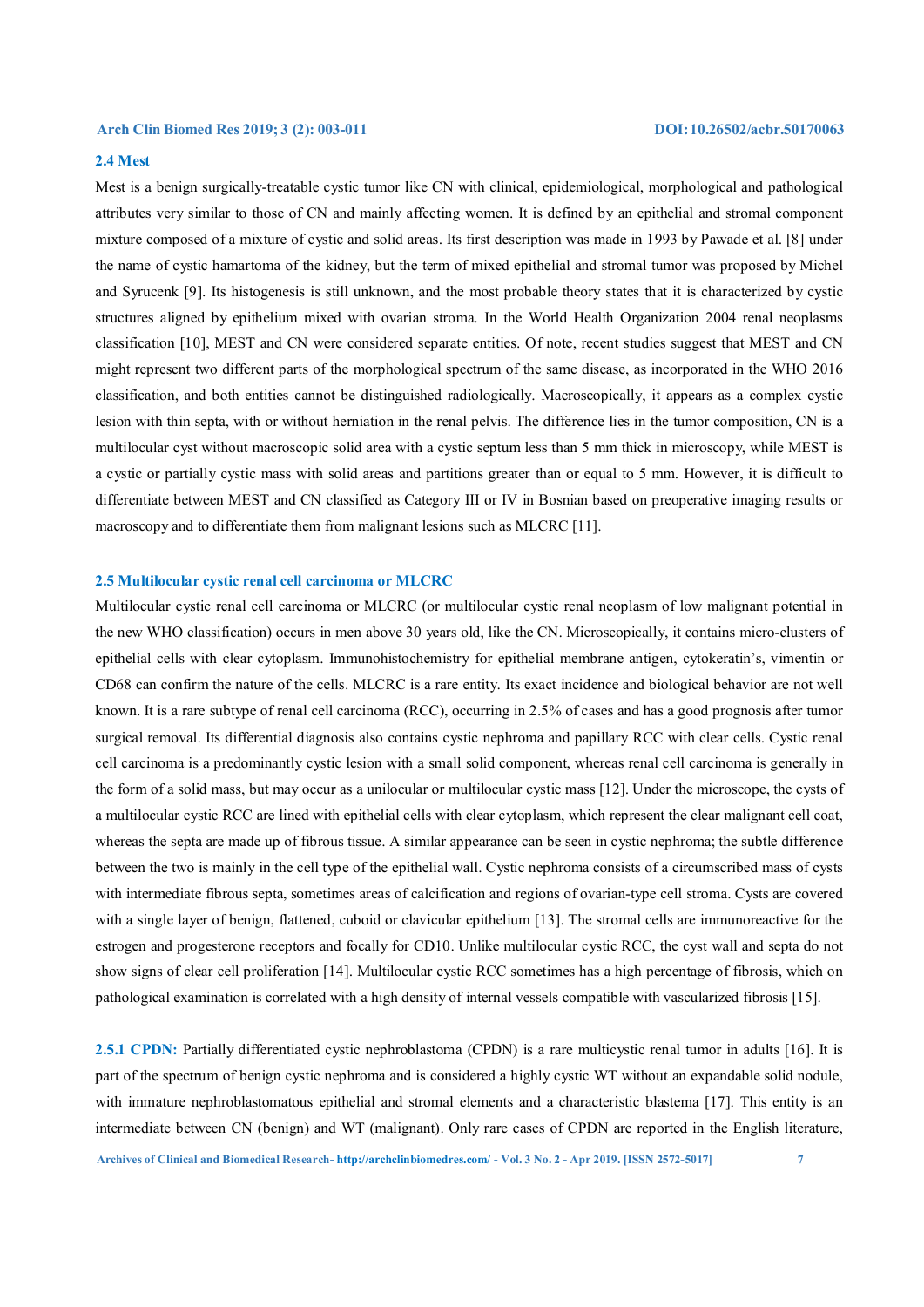and its diagnosis should be made only after formally excluding both RCC and NC. CN and CDPN are almost identical radiologically and macroscopically: both types lack solid and expansive nodules that are characteristic of cystic WT [18]. Histopathological examination reveals a blastema and/or nephroblastomatous elements presenting the diagnosis of CDPN. However, CN and CPDN may not be in the same spectrum, as genetic analyzers have shown that the DICER1 mutation is the major genetic element in CN tumorigenesis but not in the CPDN. Moreover, CN has a potential for malignant transformation [19], which is not the case in the CPDN.

**2.5.2 Wilm's Tumor (WT):** also called partially cystic nephroblastoma, it occurs in children under 2 years of age. It is well circumscribed from the remaining kidney by a fibrous pseudo-capsule and composed of cysts of variable size. The septa are thin and present with no nodules [20]. Cysts are coated with flattened cuboidal epithelium or naked epithelium. The septa are of variable cellular nature and contain undifferentiated and differentiated mesenchymal epithelial elements, blastemas and nephroblates. Skeletal muscle and myxoid mesenchyme are present in the septa. The epithelial component consists mainly of mature and immature microscopic cysts resembling the tubule cross-section. The Wilm's solid tumor with a multifocal cystic change presents mainly with solid areas containing cystic focal areas and exhibits malignant behavior [21]. In contrast, partially differentiated cystic nephroblastoma is predominantly cystic with blastema or other embryonic cells in the septa of cysts; it lacks solid nodular regions. Both are WT1 blastemic cells [22]. Finally, CPDN is a predominantly cystic lesion without solid nodular regions, in which blastema cells or other embryonic cells are present in the septa of the cysts, whereas WT is a solid tumor with a multifocal cystic change and must be distinguished from INDC [23].

#### **2.6 Cystic kidney hamartoma**

Cystic kidney hamartoma is a rare benign tumor categorized in the same group with mixed epithelial and stromal tumors. It is composed of a stromal and complex, smooth muscle association and of a variety of epithelial elements. Histologically, there is a presence of both benign mesenchymal and epithelial elements [24]. The histological appearance is distinctive and characterized by disordered biphasic proliferation of epithelial and mesenchymal elements. The epithelial component consists of tubules and cysts coated with cuboidal and cylindrical epithelium showing focal changes of oncocytes. The tubular epithelium is positive for CAM 5.2, epithelial membrane antigen, carcinoembryonic staining and immunostaining against vimentin. The stroma is cellular and mainly fibroblastic with scattered bundles of smooth muscle cells [25]. Similarly, it contains fusiform cells with monomorphic nuclei and abundant eosinophilic cytoplasm that resembles smooth muscle and reacts positively with antibodies to smooth alpha-muscular actin, desmin, and vimentin [26].

#### **3. Discussion**

CN is a rare unilateral, solitary renal tumor. It is recognized as a separate entity thought to have benign biological behavior [27]. This neoplasm has a bimodal distribution, in children under 4 years and in adults ranged from 40 to 65 years, much more frequent in women with a ratio of 8/1 [28]. Before the operation, CN doesn't have any specific clinical presentation or any distinctive imaging features from other renal cystic lesions, in particular MEST and CCRC [29]. Pathogeny of this entity is unknown and it has been proposed that the epithelial stromal components of the tumor are neoplastic. It has also been suggested that CN is characterized by cystic structures lined by epithelium mixed with ovarian-like stroma [30]. The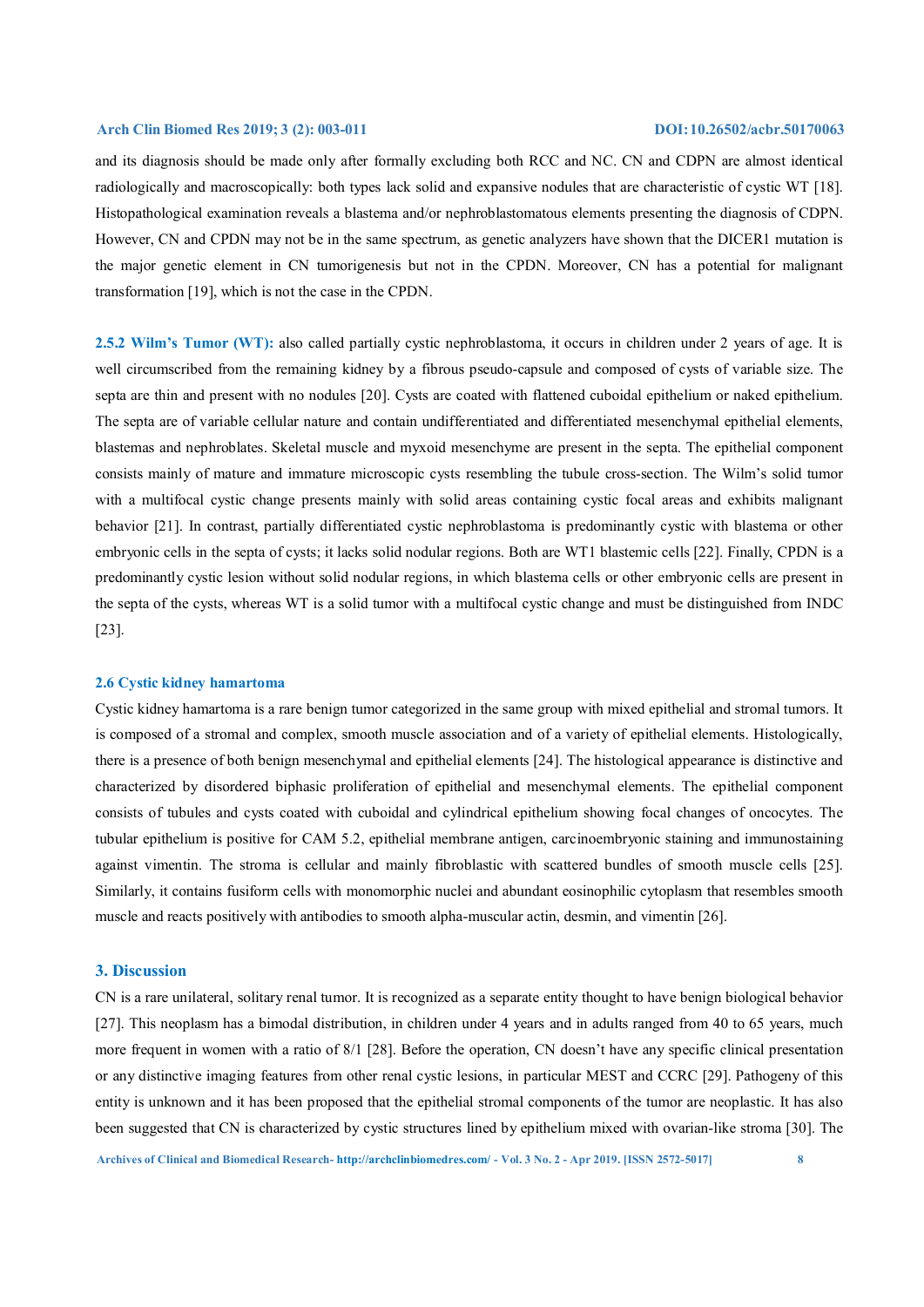term renal epithelial and stromal tumor has been recently proposed in cystic renal classification [31]. These diagnostic criteria of CN were initially established by Joshi and Beckwith [32] for cystic, partially differentiated nephroblastoma and subsequently by Eble and Bonsib for adult [33].

# **4. Conclusion**

In conclusion, cystic kidney tumors are still prone to confusion and dilemma in preoperative diagnosis because they have a diffuse cystic growth development and are similar in their macroscopic appearances. Cystic nephroma is a benign stromal tumor and is a composite of epithelium of an unknown origin with the potential for secondary development of sarcoma. Wilms tumor, with metastatic capacity, might sometimes be misdiagnosed as partially differentiated nephroblastoma. The multilocular cystic renal cell carcinoma has a potential for cystic as well as malignant development, is an expansive mass surrounded by a fibrous wall, and its interior is entirely cystic, separated by septa containing clusters of epithelial cells with clear cytoplasm. Cystic hamartoma is rare, composed of a stroma with a large, smooth muscle component and a variety of epithelial elements. Until today, only histological and immunohistochemical analyzes are available for a positive diagnosis of CN, MEST and of the other entities with malignant potential.

# **Acknowledgment**

We thank Aida Darouichi for professional advice and support during this study.

# **References**

- 1. Jevremovic D, Lager DJ, Lewin M. Cystic nephroma (multilocular cyst) and mixed epithelial and stromal tumor of the kidney: a spectrum of the same entity? Annals of diagnostic pathology 10 (2006): 77-82.
- 2. Michal M, Hes O, Bisceglia M, et al. Mixed epithelial and stromal tumors of the kidney: a report of 22 cases. Virchows Arch 445 (2004): 359-367.
- 3. Wilkinson C, Palit V, Bardapure M, et al. Adult multilocular cystic nephroma: Report of six cases with clinical, radio-pathologic correlation and review of literature.Urol Ann 5 (2013): 13-7.
- 4. Hirai T, Ohishi H, Yamada R, et al. Usefulness of colour Doppler flow imaging in differential diagnosis of multilocular cystic lesions of the kidney. J Ultrasound Med 14 (1995): 771-776.
- 5. Silver IM, Boag AH, Soboleski DA. Best cases from the AFIP: Multilocular cystic renal tumor: Cystic nephroma. Radiographics 28 (2008): 1221-1225.
- 6. Kim SH, Choi BI, Han MC, et al. Multilocular cystic nephroma: MR findings. AJR Am J Roentgenol 153 (1989): 1317.
- 7. Turbiner J, Amin M, Humphrey PA, et al. Cystic nephroma and mixed epithelial and stromal tumor of kidney: a detailed clinicopathologic analysis of 34 cases and proposal for renal epithelial and stromal tumor (REST) as a unifying term. Am J Surg Pathol 31 (2007): 489-500.
- 8. Pawade JGN Soosay, Delprado W, Parkinson MC, et al. Cystic hamartoma of the renal pelvis. Am J Surg Pathol 17 (1993): 1169-1175.
- 9. Michal M, Syrucek M. Benign mixed epithelial and stromal tumor of the kidney. Pathol Res Pract 194 (1998): 445-558.

**Archives of Clinical and Biomedical Research- http://archclinbiomedres.com/ - Vol. 3 No. 2 - Apr 2019. [ISSN 2572-5017] 9**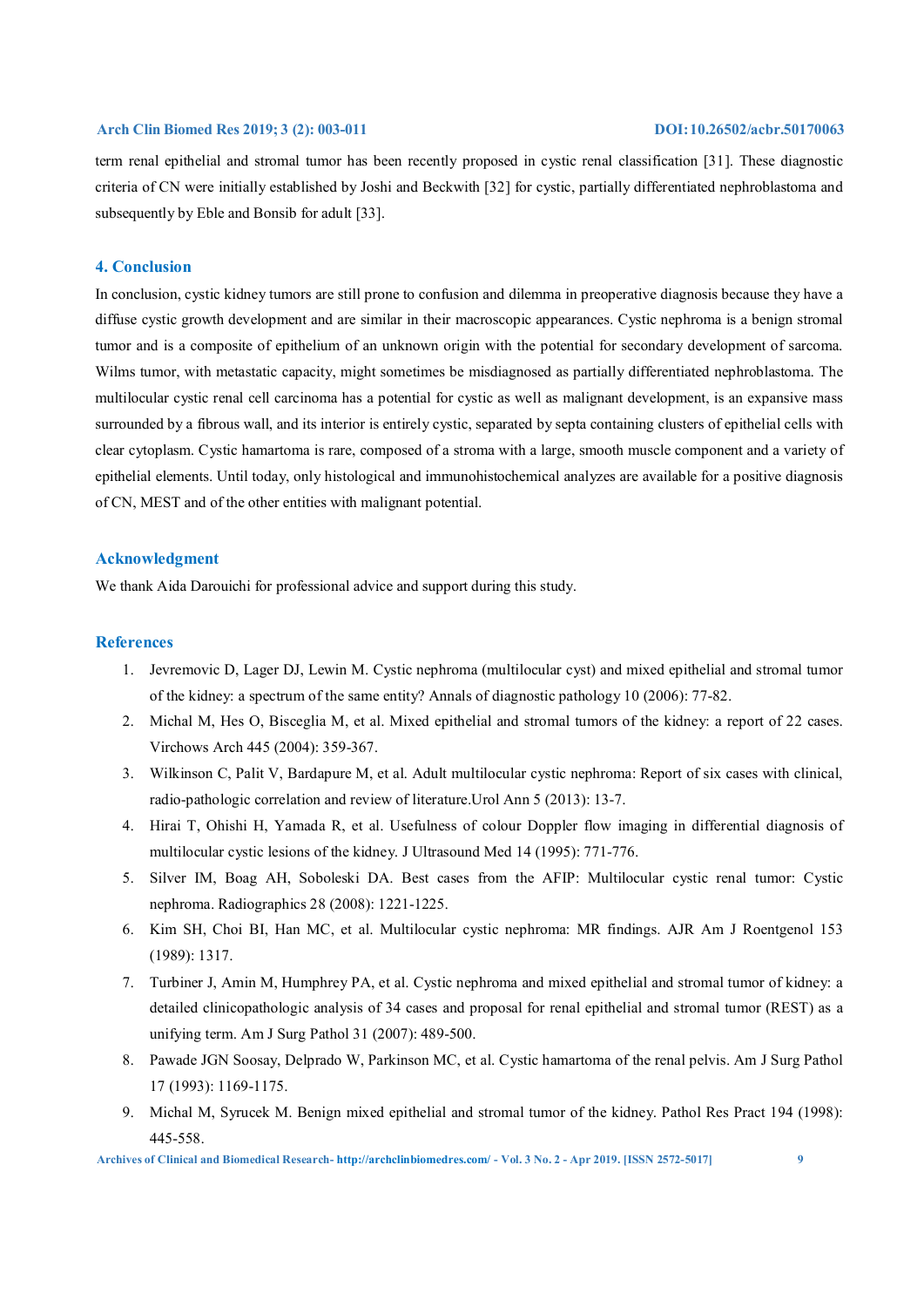- 10. Eble JN. Mixed epithelial and stromal tumour. In Eds.: Eble JN, Sauter G, Epstein II, et al. Tumours of the Urinary System and Male Genital Organs. Lyons, France: IARC Press, World Heath Organization Classification of Tumours (2004): 77-78.
- 11. Bosniak M. Diagnosis and management of patients with complicated cystic lesions of the kidney. AJR 169 (1997): 819-821.
- 12. Han KR, Janzen NK, McWhorter VC, et al. Cystic renal cell carcinoma: biology and clinical behaviour. Urol Oncol 22 (2004): 410-414.
- 13. Hora M, Hes O, Michal M, et al. Extensively cystic Renal Neoplasms in Adults (Bosniak II or III)-possible "Common" Histological Diagnosis: Multilocular cystic renal carcinoma, Cystic Nephroma, and Mixed epithelial and stromal tumour of the kidney. Int J Urol Nephrol 37 (2005): 743-750 .
- 14. Murad T, Komaiko W, Oyasu R, et al, Multilocular cystic renal cell carcinoma. Am J Clin Pathol 95 (1991): 633-637.
- 15. Bielsa O, Lloreta J, Gelabert MA. Cystic renal cell carcinoma (pathological features, survival and implications for treatment). Br J Urol 82 (1998): 16-20.
- 16. van den Hoek J, de Krijger R, van de Ven K, et al. Cystic nephroma, cystic partially differentiated nephroblastoma and cystic Wilms' tumor in children: A spectrum with therapeutic dilemmas. Urol Int 82 (2009): 65-70.
- 17. Jevremovic D, Lager DJ, Lewin M. Cystic nephroma (multilocular cyst) and mixed epithelial and stromal tumor of the kidney: a spectrum of the same entity? Ann Diagn Pathol 10 (2006): 77-82.
- 18. Mazzucchelli R, Lopez-Beltran A, Martignoni G, et al. Cystic nephroma and mixed epithelial and stromal tumour of the kidney: opposite ends of the spectrum of the same entity? Eur Urol 54 (2008): 1237-1246.
- 19. Jujju Jacob Kurian, Susan Jehangir. Multiloculated Cystic Renal Tumors of Childhood: Has the Final Word Been Spoken. Indian Assoc Pediatr Surg 23 (2018): 22-26.
- 20. Kurian JJ, Jehangir S, Korula A. Multiloculated Cystic Renal Tumors of Childhood: Has the Final Word Been Spoken. J Indian Assoc Pediatr Surg 23 (2018): 22-26.
- 21. Walford N, Delemarre JF. Wilms' tumour associated with deep cystic nephroma-like changes: three cases of a putative Wilms' tumour precursor. Histopathology 18 (1991): 123-131.
- 22. Tajima S, Waki M. Cystic partially differentiated nephroblastoma in an adult: a case imitating the process of normal nephrogenesis along with corresponding WT1 expression. Int J Clin Exp Pathol 8 (2015): 989-994.
- 23. Sangkhathat S, Kanngurn S, Chaiyapan W, et al. Wilms' tumor 1 gene (WT1) is overexpressed and provides an oncogenic function in pediatric nephroblastomas harboring the wild-type WT1. Oncol Lett 1 (2010): 615-619.
- 24. Pawade J, Soosay GN, Delprado W, et al. Cystic hamartoma of the renal pelvis. Am J Surg Pathol 17 (1993): 1169-1175.
- 25. van den Hoek J, de Krijger R, van de Ven K, et al. Cystic nephroma, cystic partially differentiated nephroblastoma and cystic Wilms' tumor in children: a spectrum with therapeutic dilemmas. Urol Int 82 (2009): 65-70.
- 26. Doros LA, Rossi CT, Yang J, et al. DICER1 mutations in childhood cystic nephroma and its relationship to DICER1-renal sarcoma. Mod Pathol 27 (2014): 1267-1280.

**Archives of Clinical and Biomedical Research- http://archclinbiomedres.com/ - Vol. 3 No. 2 - Apr 2019. [ISSN 2572-5017] 10**